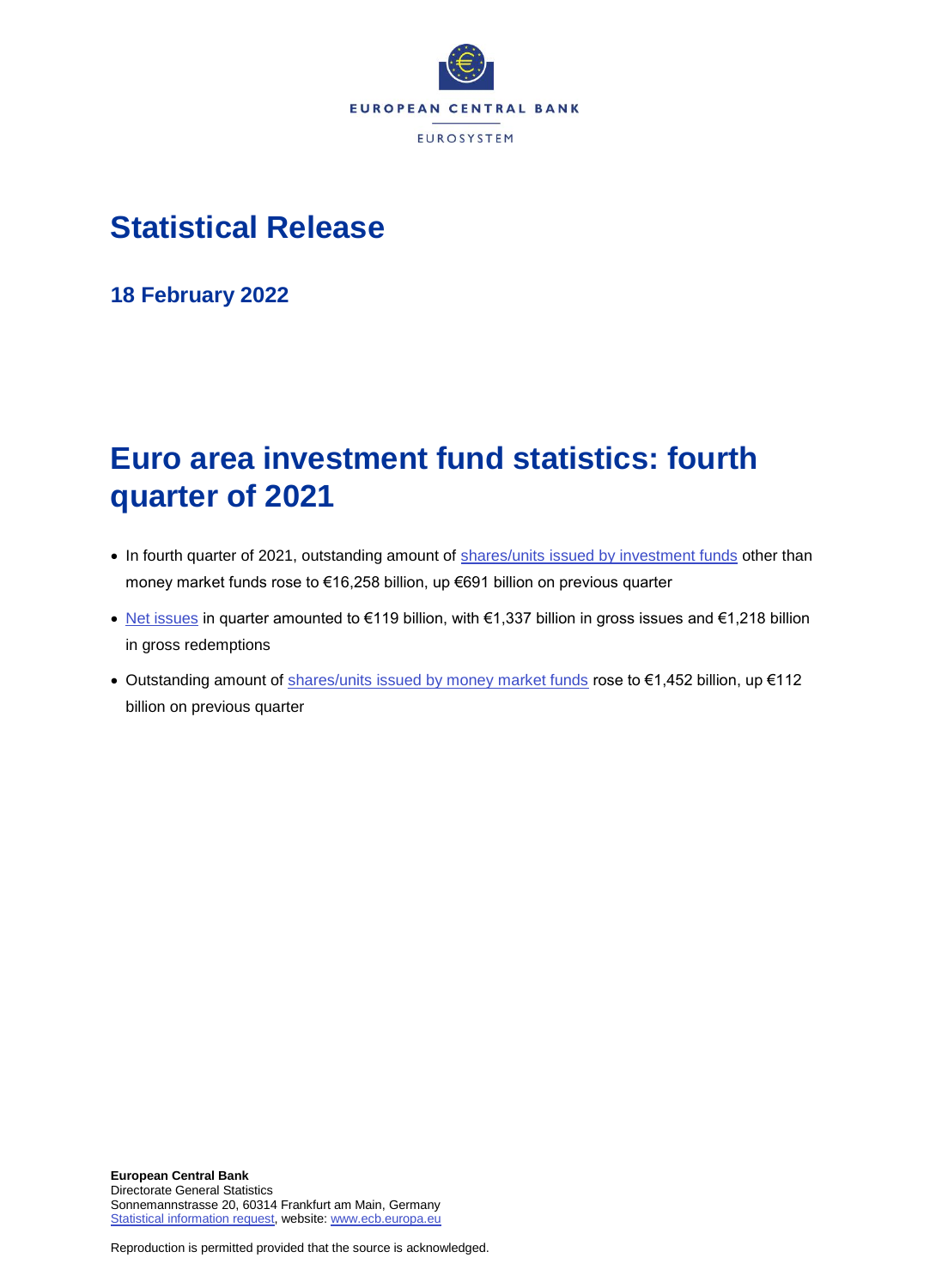### **Chart 1**

#### Shares/units issued by investment funds other than money market funds

(in EUR billions; not seasonally adjusted) Net issues/redemptions Quarterly change in outstanding amounts 1500 1500 1000 1000 500 500  $\mathfrak{o}$  $\mathbf 0$  $-500$  $-500$  $-1000$  $-1000$  $-1500$  $-1500$  $-2000$  $-2000$  $Q1$  $Q2$  $Q3$  $Q4$ Q1  $Q2$  $Q3$  $Q4$  $Q1$ Q<sub>2</sub>  $Q<sub>3</sub>$  $Q4$ 2019 2020 2021

In the fourth quarter of 2021, the outstanding amount of [shares/units issued by investment funds](https://sdw.ecb.europa.eu/browseSelection.do?type=series&q=IVF.Q.U2.N.T0.L30.A.2.Z5.0000.Z01.E%2c+IVF.Q.U2.N.T0.L30.A.3.Z5.0000.Z01.E%2c+IVF.Q.U2.N.T0.L30.A.0.Z5.0000.Z01.E%2c+IVF.Q.U2.N.T0.L30.A.1.Z5.0000.Z01.E%2c+IVF.Q.U2.N.T0.L30.A.I.Z5.0000.Z01.A&node=SEARCHRESULTS&ec=&oc=&rc=&cv=&pb=&dc=&df=) other than money market funds stood at €16,258 billion, €691 billion higher than in the third quarter (see Chart 1). Net issues during this period were €119 billion, with gross issues amounting to €1,337 billion and gross redemptions to €1,218 billion (see Chart 2). The annual growth rate of shares/units issued by investment funds other than money market funds, calculated on the basis of transactions, was 6.6% in the fourth quarter of 2021.

[Data for shares/units issued by investment funds other than money market funds](https://sdw.ecb.europa.eu/browseSelection.do?type=series&q=IVF.Q.U2.N.T0.L30.A.0.Z5.0000.Z01.E+IVF.Q.U2.N.T0.L30.A.1.Z5.0000.Z01.E&node=SEARCHRESULTS&ec=&oc=&rc=&cv=&pb=&dc=&df=)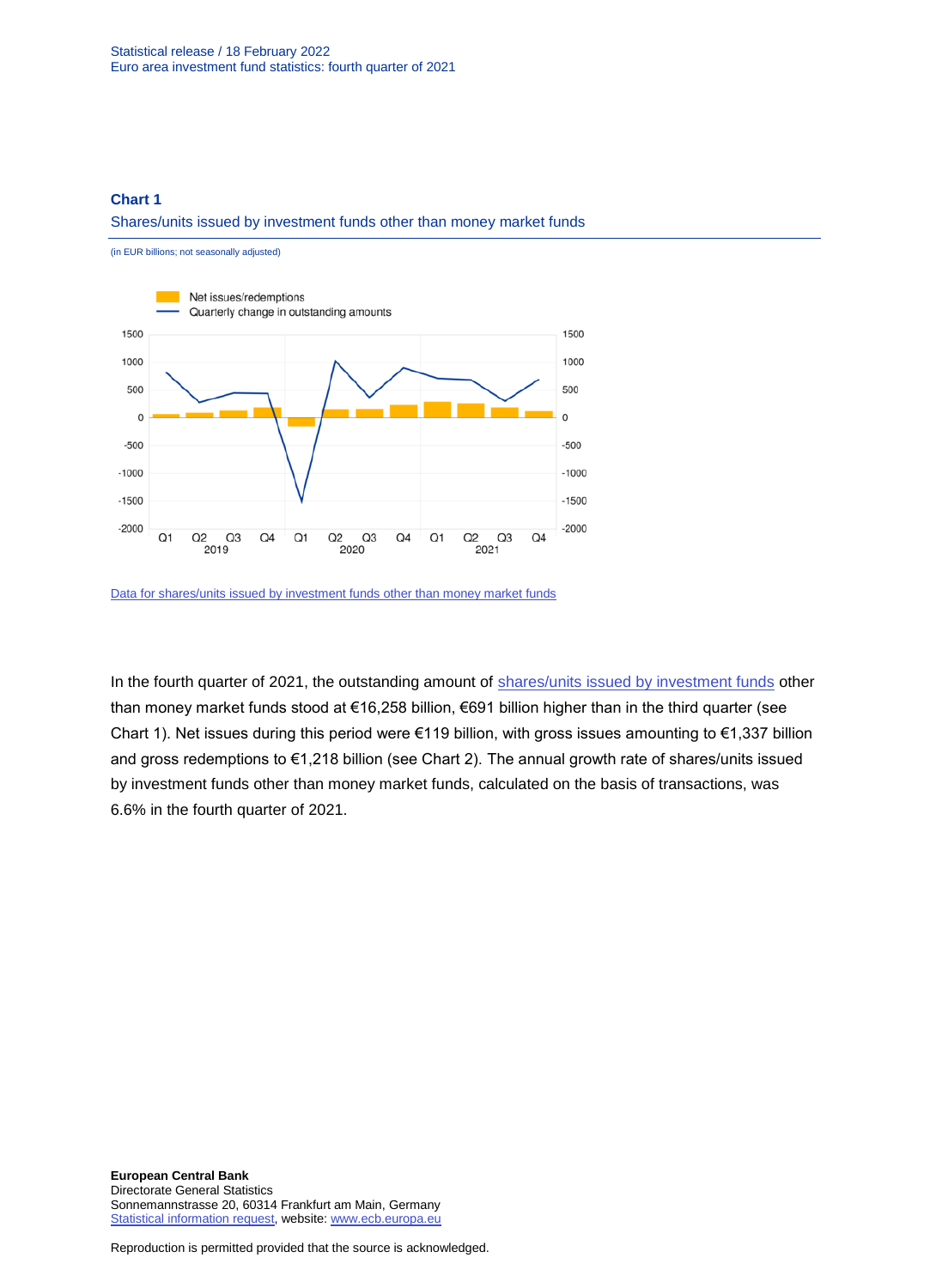### **Chart 2**

Issues and redemptions of shares/units by investment funds other than money market funds

(in EUR billions; not seasonally adjusted)



[Data for issues and redemptions of shares/units by investment funds other than money market funds](https://sdw.ecb.europa.eu/browseSelection.do?type=series&q=IVF.Q.U2.N.T0.L30.A.2.Z5.0000.Z01.E%2c+IVF.Q.U2.N.T0.L30.A.3.Z5.0000.Z01.E%2c+IVF.Q.U2.N.T0.L30.A.0.Z5.0000.Z01.E&node=SEARCHRESULTS&ec=&oc=&rc=&cv=&pb=&dc=&df=)

In terms of the **[type of investment fund](https://sdw.ecb.europa.eu/browseSelection.do?type=series&q=IVF.Q.U2.N.10.L30.A.0.Z5.0000.Z01.E+IVF.Q.U2.N.20.L30.A.0.Z5.0000.Z01.E+IVF.Q.U2.N.30.L30.A.0.Z5.0000.Z01.E+IVF.Q.U2.N.40.L30.A.0.Z5.0000.Z01.E+IVF.Q.U2.N.50.L30.A.0.Z5.0000.Z01.E+IVF.Q.U2.N.60.L30.A.0.Z5.0000.Z01.E&node=SEARCHRESULTS&ec=&oc=&rc=&cv=&pb=&dc=&df=)**, net issues of shares/units by mixed funds amounted to €48 billion in the fourth quarter of 2021 (see Chart 3). For equity funds net issues amounted to €40 billion, while for bond funds net redemptions were €28 billion and for real estate, hedge and other funds net issues amounted to €59 billion.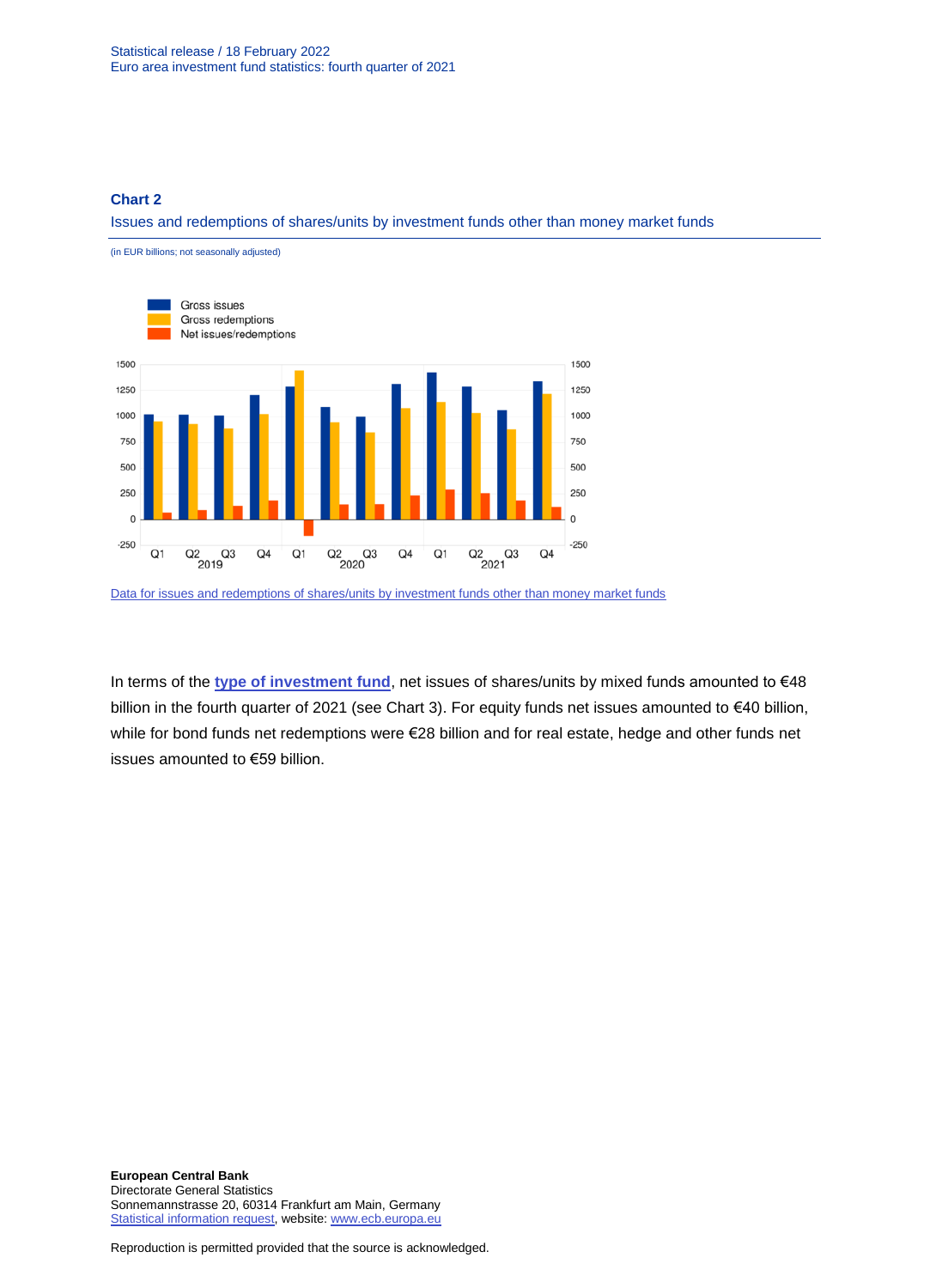### **Chart 3**

Shares/units issued by investment fund type other than money market funds



[Data for shares/units issued by investment fund type other than money market funds](https://sdw.ecb.europa.eu/browseSelection.do?type=series&q=IVF.Q.U2.N.10.L30.A.0.Z5.0000.Z01.E+IVF.Q.U2.N.20.L30.A.0.Z5.0000.Z01.E+IVF.Q.U2.N.30.L30.A.0.Z5.0000.Z01.E+IVF.Q.U2.N.40.L30.A.0.Z5.0000.Z01.E+IVF.Q.U2.N.50.L30.A.0.Z5.0000.Z01.E+IVF.Q.U2.N.60.L30.A.0.Z5.0000.Z01.E&node=SEARCHRESULTS&ec=&oc=&rc=&cv=&pb=&dc=&df=)

**[Exchange-traded funds](https://sdw.ecb.europa.eu/browseSelection.do?type=series&q=IVF.Q.U2.N.TE.L30.A.2.Z5.0000.Z01.E%2c+IVF.Q.U2.N.TE.L30.A.3.Z5.0000.Z01.E%2c+IVF.Q.U2.N.TE.L30.A.1.Z5.0000.Z01.E+&node=SEARCHRESULTS&ec=&oc=&rc=&cv=&pb=&dc=&df=)** (ETFs), which are a separate category within total investment funds (see annex below), recorded net issues of €34 billion in the fourth quarter of 2021. The outstanding amount of shares/units issued by ETFs stood at €1,317 billion.

Within the **assets of investment funds other than money market funds**, net purchases of [investment fund shares/units](https://sdw.ecb.europa.eu/browseSelection.do?type=series&q=IVF.Q.U2.N.T0.A52.A.4.Z5.0000.Z01.E&node=SEARCHRESULTS&ec=&oc=&rc=&cv=&pb=&dc=&df=) amounted to €75 billion in the fourth quarter of 2021 (see Chart 4). Net purchases of [equity](https://sdw.ecb.europa.eu/browseSelection.do?type=series&q=IVF.Q.U2.N.T0.A5A.A.4.Z5.0000.Z01.E&node=SEARCHRESULTS&ec=&oc=&rc=&cv=&pb=&dc=&df=) were €52 billion, while net sales of [debt securities](https://sdw.ecb.europa.eu/browseSelection.do?type=series&q=IVF.Q.U2.N.T0.A30.A.4.Z5.0000.Z01.E&node=SEARCHRESULTS&ec=&oc=&rc=&cv=&pb=&dc=&df=) were €34 billion.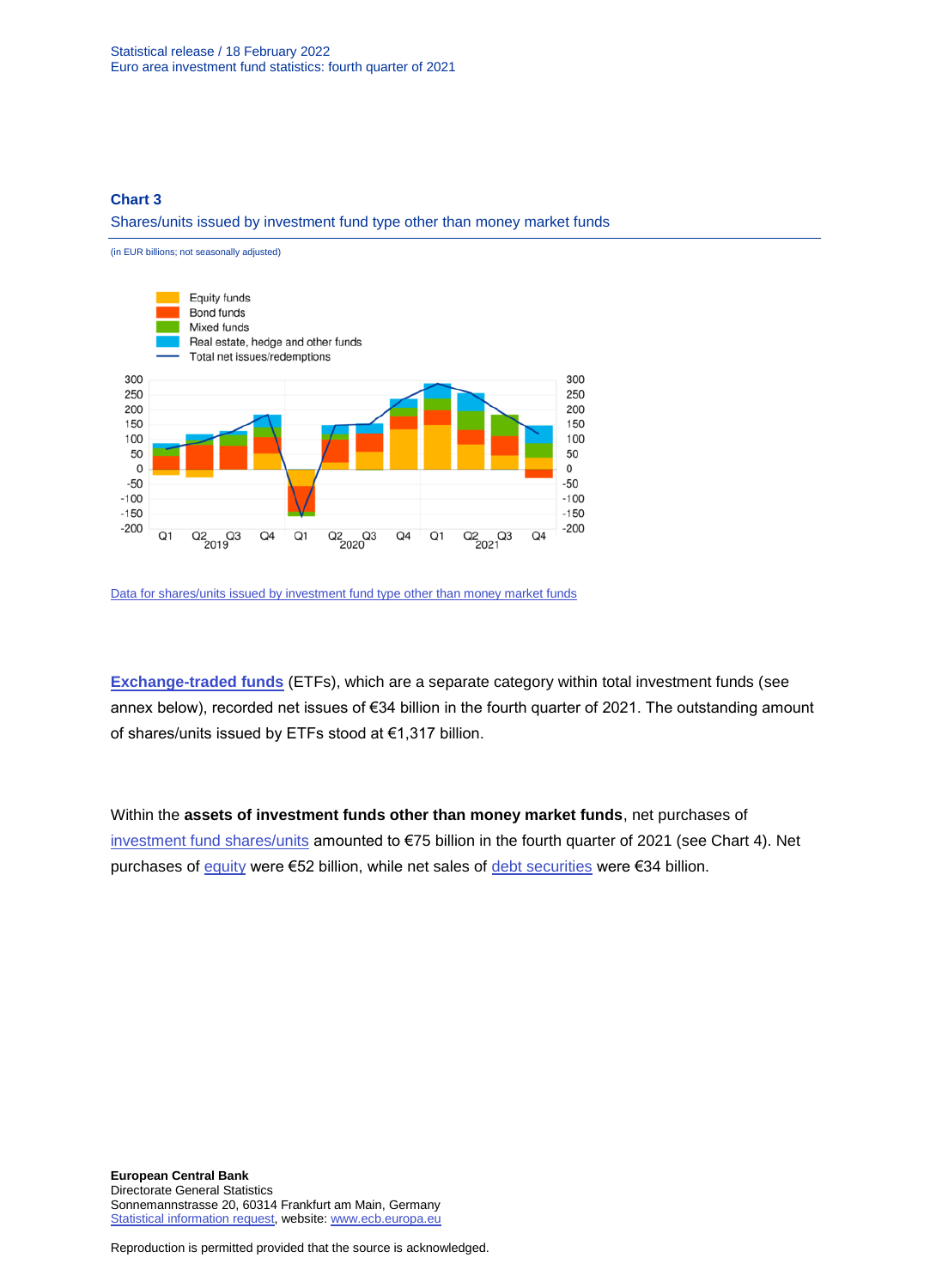(quarterly transactions in EUR billions; not seasonally adjusted)

#### **Chart 4**

Holdings of investment funds other than money market funds, by main instrument type



[Data for holdings of investment funds other than money market funds, by main instrument type](https://sdw.ecb.europa.eu/browseSelection.do?type=series&q=IVF.Q.U2.N.T0.A30.A.4.Z5.0000.Z01.E%2c+IVF.Q.U2.N.T0.A5A.A.4.Z5.0000.Z01.E%2c+IVF.Q.U2.N.T0.A52.A.4.Z5.0000.Z01.E++++&node=SEARCHRESULTS&ec=&oc=&rc=&cv=&pb=&dc=&df=)

For [shares/units issued by](https://sdw.ecb.europa.eu/browseSelection.do?type=series&q=BSI.Q.U2.N.F.L30.A.1.Z5.0000.Z01.E%2c+BSI.Q.U2.N.F.L30.A.4.Z5.0000.Z01.E%2c+BSI.Q.U2.N.F.L30.A.I.Z5.0000.Z01.A++&node=SEARCHRESULTS&ec=&oc=&rc=&cv=&pb=&dc=&df=) **money market funds** the outstanding amount was €112 billion higher than in the third quarter. This increase was accounted for by €95 billion in net issuance of shares/units and €17 billion in other changes (including price changes). The annual growth rate of shares/units issued by money market funds, calculated on the basis of transactions, was -1.4% in the fourth quarter of 2021.

Within the **assets of money market funds**, the annual growth rate of [debt securities](http://sdw.ecb.europa.eu/browseSelection.do?type=series&q=BSI.Q.U2.N.F.A30.A.1.U4.0000.Z01.E%2c+BSI.Q.U2.N.F.A30.A.4.U4.0000.Z01.E%2c+BSI.Q.U2.N.F.A30.A.1.U2.0000.Z01.E%2c+BSI.Q.U2.N.F.A30.A.4.U2.0000.Z01.E%2c+BSI.Q.U2.N.F.A30.A.I.U2.0000.Z01.A%2c+BSI.Q.U2.N.F.A30.A.I.U4.0000.Z01.A%2c+BSI.Q.U2.N.F.A30.A.1.Z5.0000.Z01.E%2c+BSI.Q.U2.N.F.A30.A.4.Z5.0000.Z01.E%2c+BSI.Q.U2.N.F.A30.A.I.Z5.0000.Z01.A++&node=SEARCHRESULTS&ec=&oc=&rc=&cv=&pb=&dc=&df=) holdings was 4.0% in the fourth quarter of 2021, with overall net purchases amounting to €90 billion, which reflected net purchases of €86 billion in debt securities issued by non-euro area residents and net purchases of €4 billion in debt securities issued by euro area residents. For [deposits and loan](http://sdw.ecb.europa.eu/browseSelection.do?type=series&q=BSI.Q.U2.N.F.A20.A.1.Z5.0000.Z01.E%2c+BSI.Q.U2.N.F.A20.A.4.Z5.0000.Z01.E%2c+BSI.Q.U2.N.F.A20.A.I.Z5.0000.Z01.A&node=SEARCHRESULTS&ec=&oc=&rc=&cv=&pb=&dc=&df=) claims, the annual growth rate was -15.3% and transactions during the fourth quarter of 2021 amounted to €8 billion.

**European Central Bank** Directorate General Statistics Sonnemannstrasse 20, 60314 Frankfurt am Main, Germany [Statistical information request,](https://ecb-registration.escb.eu/statistical-information) website: [www.ecb.europa.eu](http://www.ecb.europa.eu/)

Reproduction is permitted provided that the source is acknowledged.